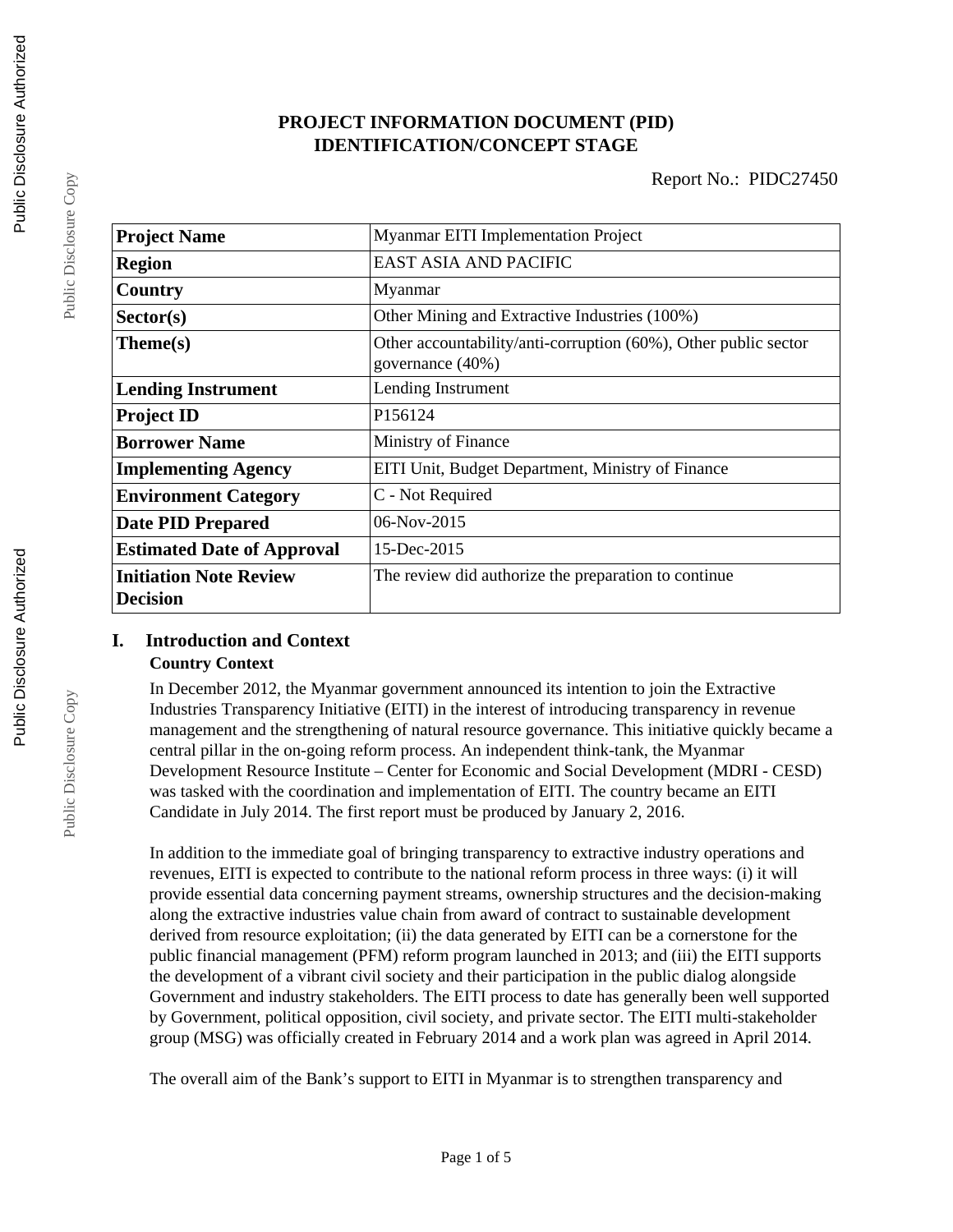accountability, enhance sector governance, and foster informed debate about the extractive industries. These goals are also building blocks toward increased revenue mobilization in the medium-term. A proposed US \$3.5 million grant from the Myanmar Partnership MDTF (MP-MDTF) will be implemented by the National EITI Secretariat from January 2016 to December 2019.

#### **Sectoral and Institutional Context**

Extractive industries play a central role in Myanmar's economic and political landscape. In 2014 natural gas exports were \$4.2 billion, equivalent to 34 percent of total exports and 7 percent of GDP. Traditionally revenue flows have been opaque, with revenue accruing to line ministries and State Economic Enterprises and no disclosure of revenues and ownership structures. The extent of both mineral and gemstone mining is poorly documented. There are estimated to be 1,400 current mining licenses, of which some 1,300 are small scale and 139 medium to large-scale. Myanmar is among the world's largest producers of jade, sapphires and rubies. Data on the gems trade is very limited, with poor accounting and reporting of sales and a very large proportion of sales going through undocumented border trade, resulting in under-reporting.

Until 2012, restrictions on the media and freedom of assembly ensured there was little publicly available information or debate. Extractive industries are also linked to the country's decades-long conflicts. Many of the areas richest in natural resources are home to conflicts between the central government and ethnic armed groups. There are no formalized arrangements for sub-national revenue sharing. This has led to "extra-judicial fee collection" from combatants in some areas. In all areas of the country, absence of regulation has resulted in poor enforcement of environmental and social protection. The World Bank's recent Extractive Industries Institutional and Regulatory Assessment (IRA) serves as a baseline reference on the sectoral context. Data quality is a significant challenge across alll extractive industries sub-sectors. As such significant investment in improving data quality is anticipated in the grant activities, including deepening the understanding of MSG members of the challenges posed by poor data for the validation and compliance time-line.

MSG, Ministry of Finance and EITI - In January 2015 MOF created an EITI 'Secretariat' unit within the newly established Ministry of Finance Budget Department. EITI implementation and coordination responsibilities will transition from MDRI to this unit over the course of 2015 and 2016. The EITI MSG was formally confirmed in the National Gazette in January 2014, and includes three standing sub-committees: (i) Technical and Reporting, (ii) Work Plan and Governance, and (iii) Communication and Outreach.

#### **Relationship to CAS/CPS/CPF**

A full Country Partnership Framework (CPF) FY15 – FY17 was approved by the World Bank Group Board on April 23, 2015. The role of extractive industries in the national economy is well documented in the CPF and in the Systemic Country Diagnostic (SCD). The CPF anticipates that support to EITI and the enabling environment, as foreseen under the 2013 EITI Standard, will continue. The EITI team has actively engaged in the SCD and CPF development.

# **II. Project Development Objective(s) Proposed Development Objective(s)**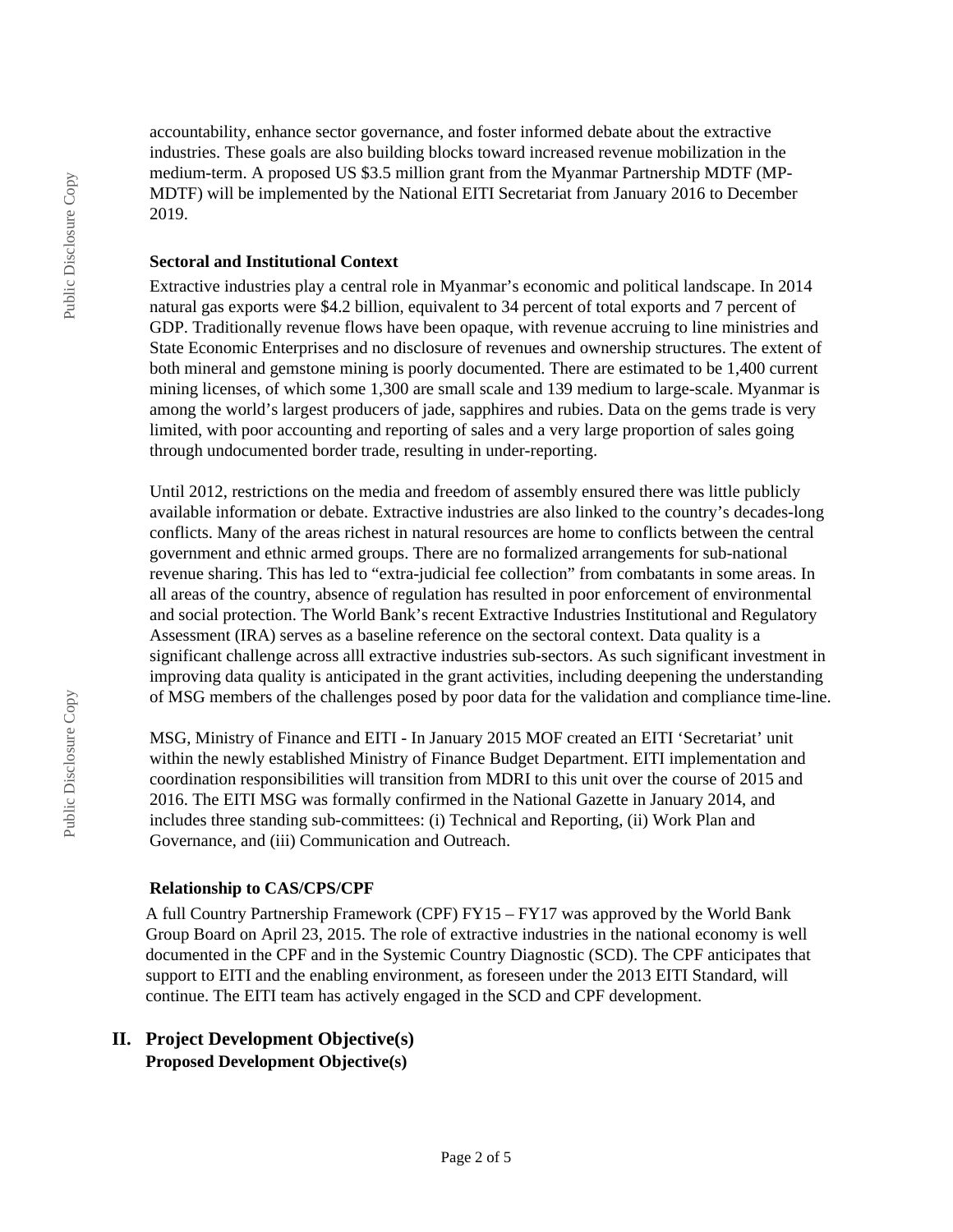Increase transparency and accountability in Myanmar's management of extractive industry data, revenue, and impacts. The project is expected to achieve this objective by supporting the implementation of the Myanmar Extractive Industries Transparency Initiative.

#### **Key Results**

1. Successful validation and EITI compliance.

2. Increased capacity of MSG and EITI Secretariat – As measured by regular meeting frequency and timely communication to internal and external stakeholders

3. Media, CSO, and citizen engagement in governance and accountability of the extractive industries– as measured by attendance at outreach events and tracking of accurate references to EITI in media by Secretariat media and communications staff.

4. Improved management of the extractive industries through systematic registration and monitoring of oil, gas and mining licenses

5. Progressively increased coverage of revenue data from extractive industries.

6. Number of recommendations from previous EITI Reconciliation Report that have been acted upon

#### **III. Preliminary Description**

#### **Concept Description**

The project duration is expected to be four years (2016, 2017, 2018, 2019) in support of the implementation of the MEITI work plan for the period 2016 - 2019. The four objectives of the MEITI work plan are: i) Reform of resource governance; ii) Creating an enabling environment for EITI; iii) Implementing EITI; and iv) Increasing accessibility of data. Specific activities include coordination of MSG and sub-committee meetings, outreach events, studies, capacity building and training, communications, and the preparation of annual EITI Reports and a validation report in 2017. Moreover, it is also envisioned that the project will support the development of a digitized mineral cadastre system. This is not a routine component of EITI support, but will help Myanmar comply with the 2013 EITI Standard by directly addressing the issue of data quality which is particularly prevalent in Myanmar. This project will aim to support the range of institutions and stakeholders involved in reaching compliance with the EITI requirements.

#### Project Components:

Component 1 – Support to the MSG and EITI Secretariat (Estimated cost: \$1.6 Million) This component will support the activities essential to EITI implementation and meeting Myanmar's obligations as an EITI member under the 2013 Standard. Central to this will be the production and dissemination of the annual EITI Reconciliation Report. The Myanmar government covers the costs of office space, staff, utilities, and some communications costs, while the grant will cover the operation costs associated with the activities. These include the day to day activities carried out by the EITI Secretariat unit, under the oversight of the MSG. It will also emphasize capacity building to create the necessary skills among MSG members, constituency stakeholders, and the EITI Secretariat unit within the Ministry of Finance. It is anticipated that many of the activities will be carried out in close collaboration with civil society.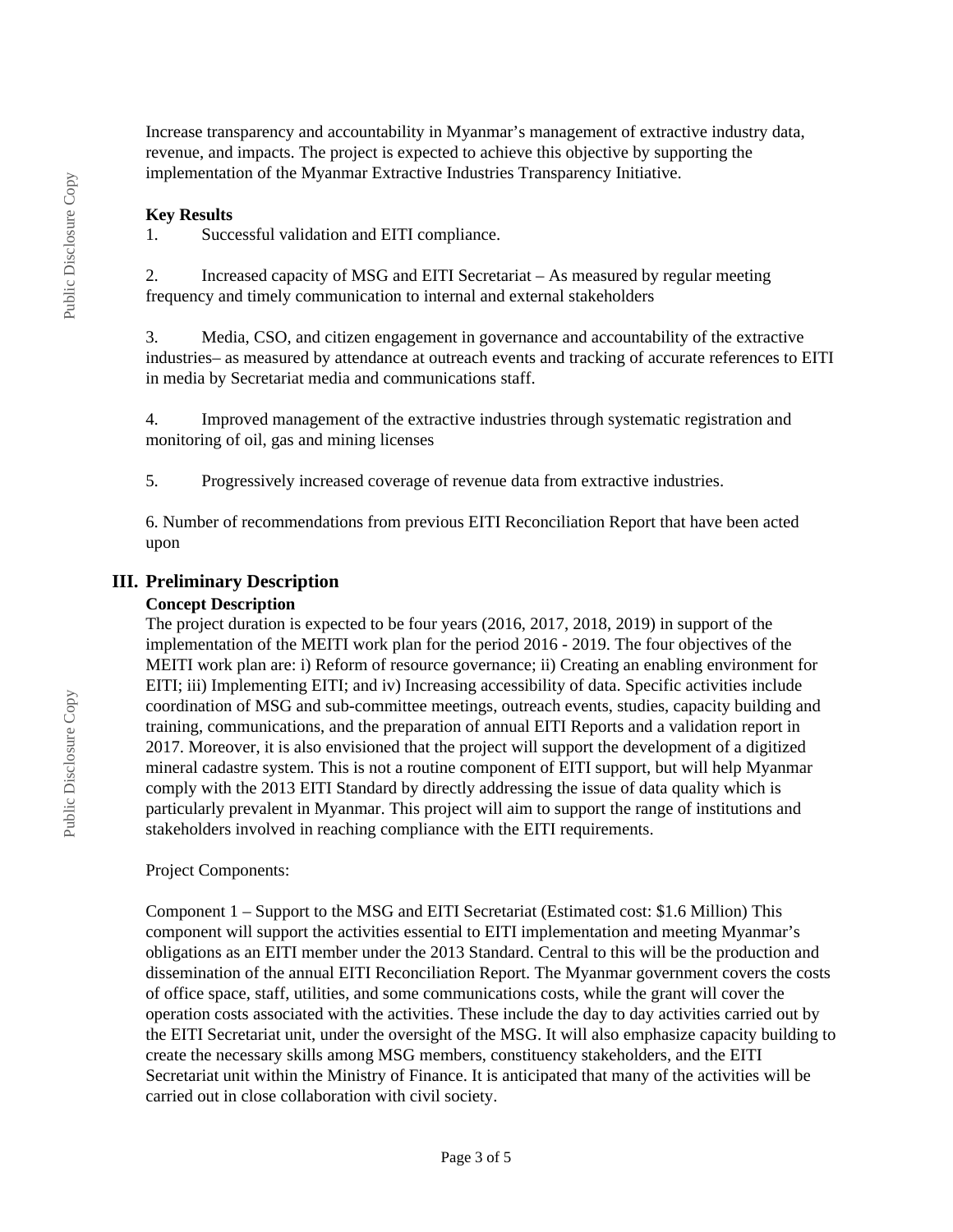Given the breadth of extractive industries in Myanmar, the MSG has identified the need to undertake baseline studies of certain sectors. Baseline studies on the gemstone sector and the hydro sector have been included in the work plan. These studies will analyze the institutional structure of the industries and attempt to map and quantify the flow of funds accruing to central government and regional administration. The objective of the studies will be to determine the relevance and complexity of integrating these sectors under the EITI reporting framework.

Component 2 – Improving data quality and operators' readiness for EITI implementation (Estimated Cost: \$150,000) Component 2 will cover activities aimed at improving the capacity of reporting entities to meet EITI reporting requirements and enhance the overall standard of the data they produce. This will be coordinated with and build on training in reporting templates typically provided by the Independent Administrator. It will aim to improve overall quality, availability and accessibility of EITI related data among both private sector operators and SEEs (such as audit procedures, verification of production statistics and others). Specific attention will be given to domestic companies and to SEEs.

Component 3 – Institutional development for EITI Implementation – Ministries (Estimated Cost: \$1.75 Million ) Component 3 will support the work plan activities specific to line Ministries, including the Ministry of Mines, the Ministry of Energy, the Ministry of Environmental Conservation and Forestry, and Ministry of Finance outside the EITI Secretariat unit. Specifically this will include development of a mineral cadastre registry system. EITI Standard 3.9 requires that countries have a publicly available registry of mining licenses, including information about license area, dates of award or duration, or type of permit. In addition to supporting EITI implementation, the creation of a modern mineral cadastre and license system will significantly improve mining governance and stewardship of natural resources by introducing greater transparency in the decision-making. The Mineral Cadaster Management System will be designed in a way that requires mandatory safeguards review before the award of a mineral license and that the system will prompt safeguards reporting deadlines as a flag in the monitoring system. The support to the mineral cadastre will be done in collaboration with the national land management authorities which hold overall responsibility for spatial planning and management. This activity will build on initial map consolidation support provided by Finnish support.

Component 3 will also support the capacity of Ministry of Finance to compile and manage EITI data across a range of governmental agencies including the Internal Revenue Department and Customs. This component will also support collaboration across traditional ministry lines in order to include agencies such as the National Statistical Office and the Office of the Auditor General.

| Safeguard Policies Triggered by the Project | Yes | N <sub>0</sub> | TBD |
|---------------------------------------------|-----|----------------|-----|
| Environmental Assessment OP/BP 4.01         |     |                |     |
| Natural Habitats OP/BP 4.04                 |     |                |     |
| Forests OP/BP 4.36                          |     |                |     |
| Pest Management OP 4.09                     |     |                |     |
| Physical Cultural Resources OP/BP 4.11      |     | x              |     |
| Indigenous Peoples OP/BP 4.10               |     |                |     |

# **IV. Safeguard Policies that Might Apply**